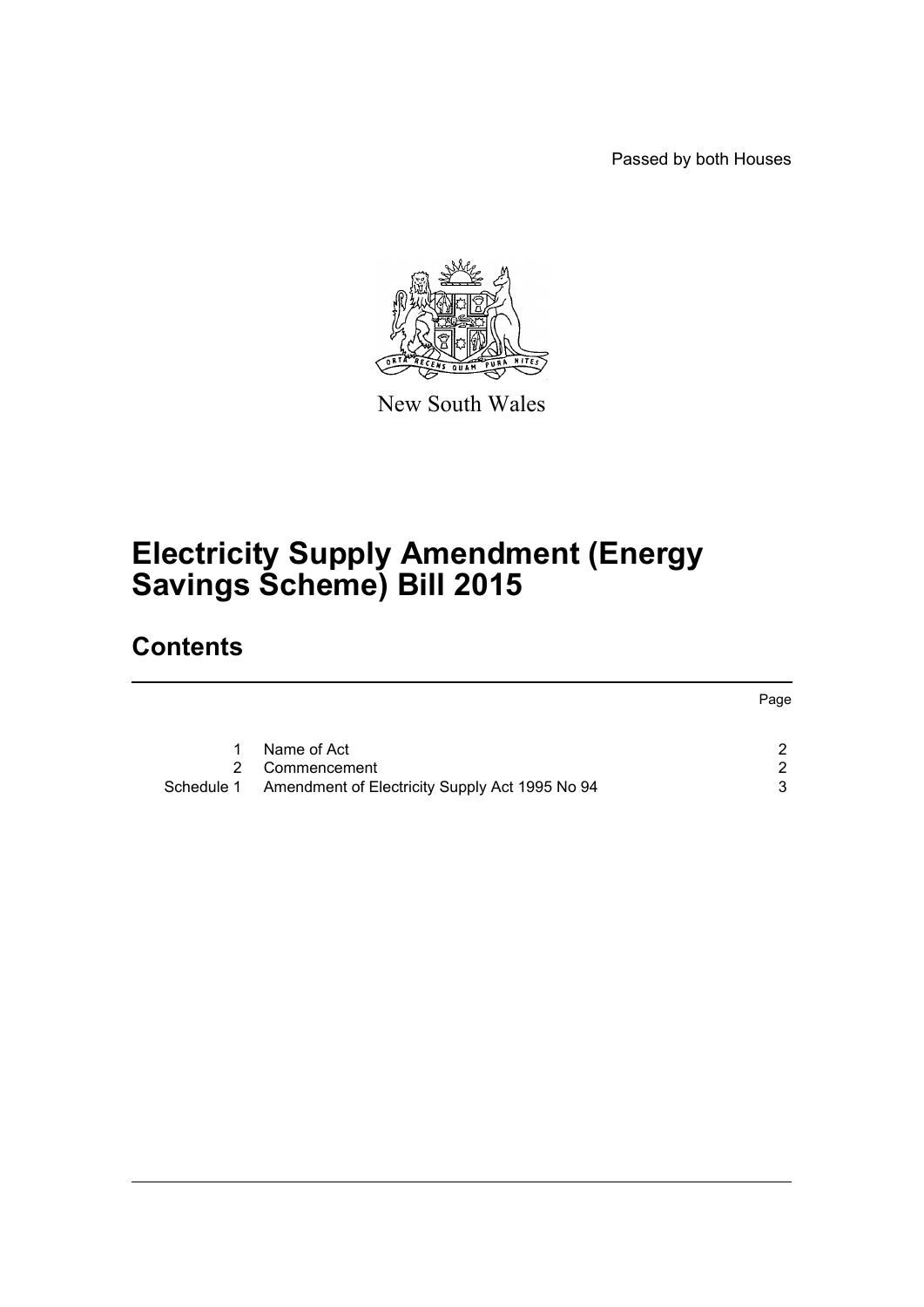*I certify that this public bill, which originated in the Legislative Assembly, has finally passed the Legislative Council and the Legislative Assembly of New South Wales.*

> *Clerk of the Legislative Assembly. Legislative Assembly, Sydney,* , 2015



New South Wales

# **Electricity Supply Amendment (Energy Savings Scheme) Bill 2015**

Act No , 2015

An Act to amend the *Electricity Supply Act 1995* to make changes to the energy savings scheme; and for other purposes.

*I have examined this bill and find it to correspond in all respects with the bill as finally passed by both Houses.*

*Assistant Speaker of the Legislative Assembly.*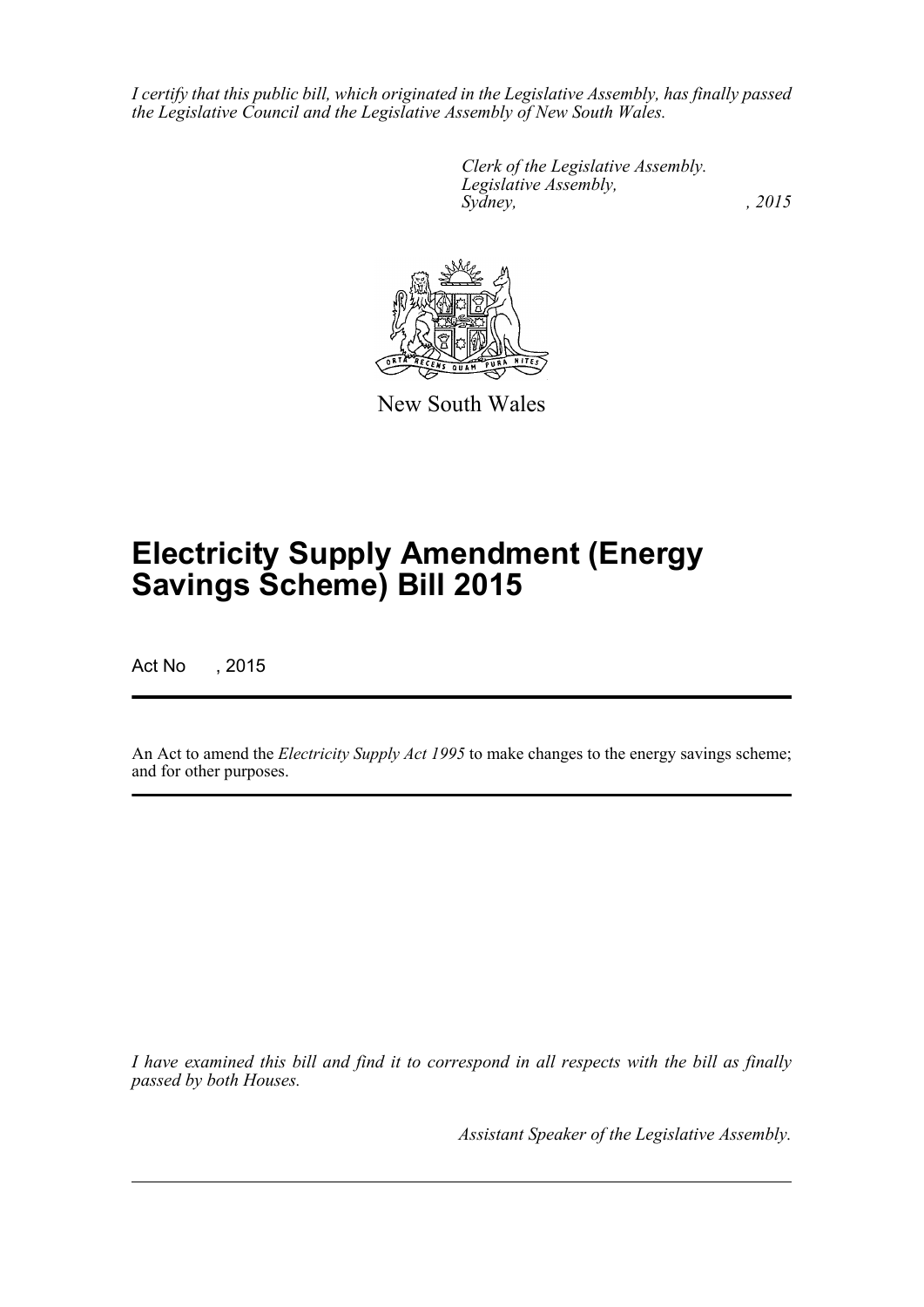# <span id="page-2-0"></span>**The Legislature of New South Wales enacts:**

#### **1 Name of Act**

This Act is the *Electricity Supply Amendment (Energy Savings Scheme) Act 2015*.

## <span id="page-2-1"></span>**2 Commencement**

This Act commences on a day or days to be appointed by proclamation.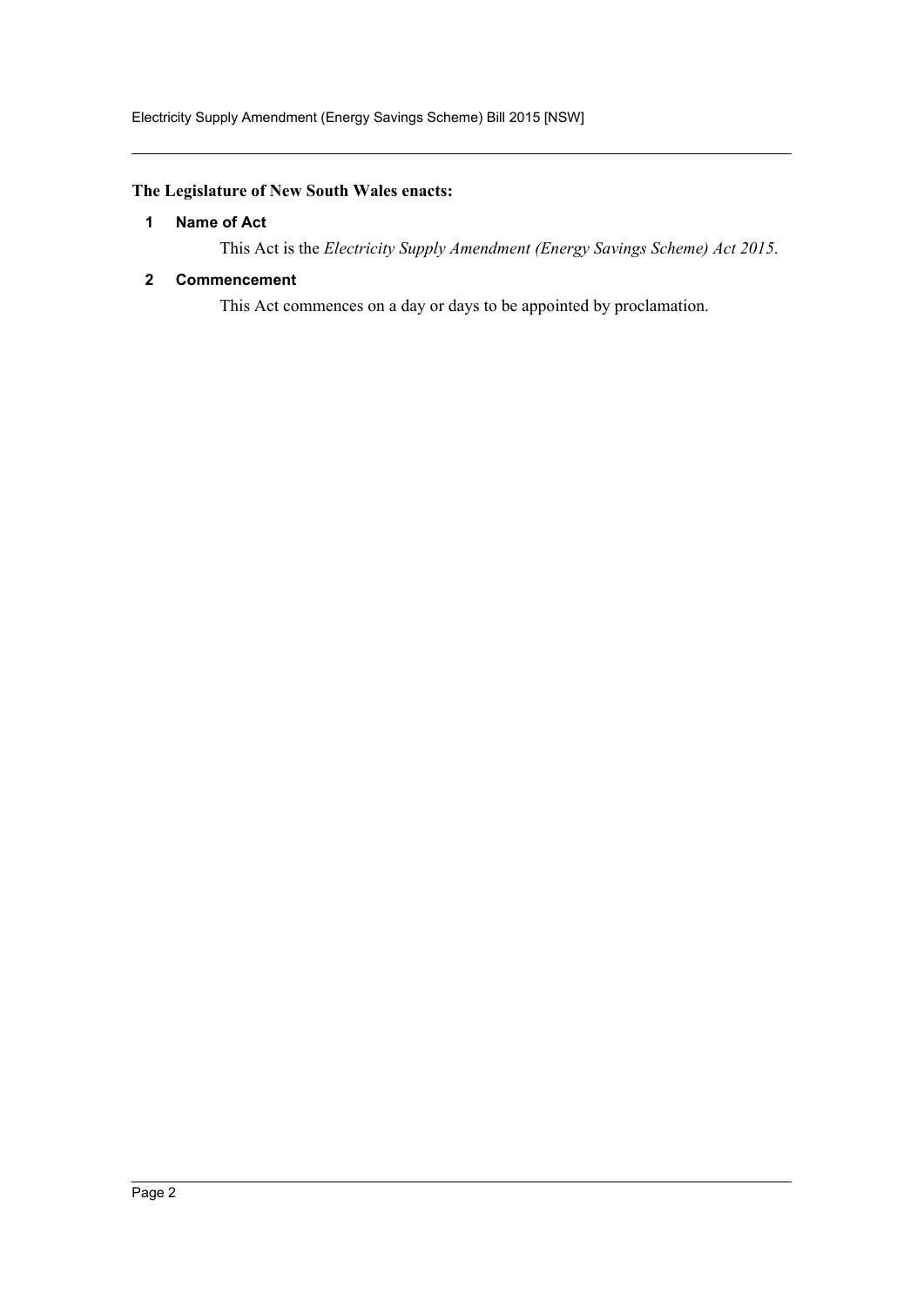# <span id="page-3-0"></span>**Schedule 1 Amendment of Electricity Supply Act 1995 No 94**

# **[1] Section 98 Objects of Part**

Omit "electricity" wherever occurring in section 98 (1) and (2) (a). Insert instead "energy".

## **[2] Section 99 Definitions**

Omit the definitions of *carbon dioxide equivalent* and *greenhouse gas* from section 99 (1).

#### **[3] Section 99 (1), definition of "certificate conversion factor"**

Omit "*factor*". Insert instead "*factors*".

#### **[4] Section 99 (1)**

Insert in alphabetical order:

*notional megawatt hours*—see section 106 (1).

#### **[5] Section 105 Conditions under which energy savings scheme targets may be changed**

Omit section 105 (b) and (c). Insert instead:

(b) the change to the energy savings scheme target is appropriate because of an under supply or over supply of energy savings certificates that may be surrendered under this Part, as evidenced in the manner set out in the regulations, or

#### **[6] Section 106 Individual energy savings targets**

Omit "expressed in tonnes of carbon dioxide equivalent of greenhouse gas emissions" from section 106 (1).

Insert instead "expressed in units referred to as *notional megawatt hours*".

#### **[7] Section 106 (1) (a)**

Omit the paragraph. Insert instead:

#### (a) **Step 1**

Multiply the total value of all liable acquisitions made by the scheme participant during that year (expressed in megawatt hours) by the energy savings scheme target for the year (the *megawatt hours target*).

#### **[8] Section 106 (2)**

Omit "tonne" wherever occurring. Insert instead "notional megawatt hour".

#### **[9] Section 106, note**

Omit the note. Insert instead:

**Note.** For example, if a scheme participant has liable acquisitions in the year 2016 of 75,050 megawatt hours, to calculate the scheme participant's individual energy savings target under subsection (1):

- (a) Step 1 requires the 75,050 megawatt hours to be multiplied by 0.07 (the energy savings scheme target for 2016), resulting in a megawatt hours target of 5,253.5, and
- (b) Step 2 requires the figure of 5,253.5 to be multiplied by 1.00 (the energy conversion factor for 2016), resulting in an individual energy savings target of 5,253.5 notional megawatt hours.

The result is then rounded up to 5,254 in accordance with subsection (2).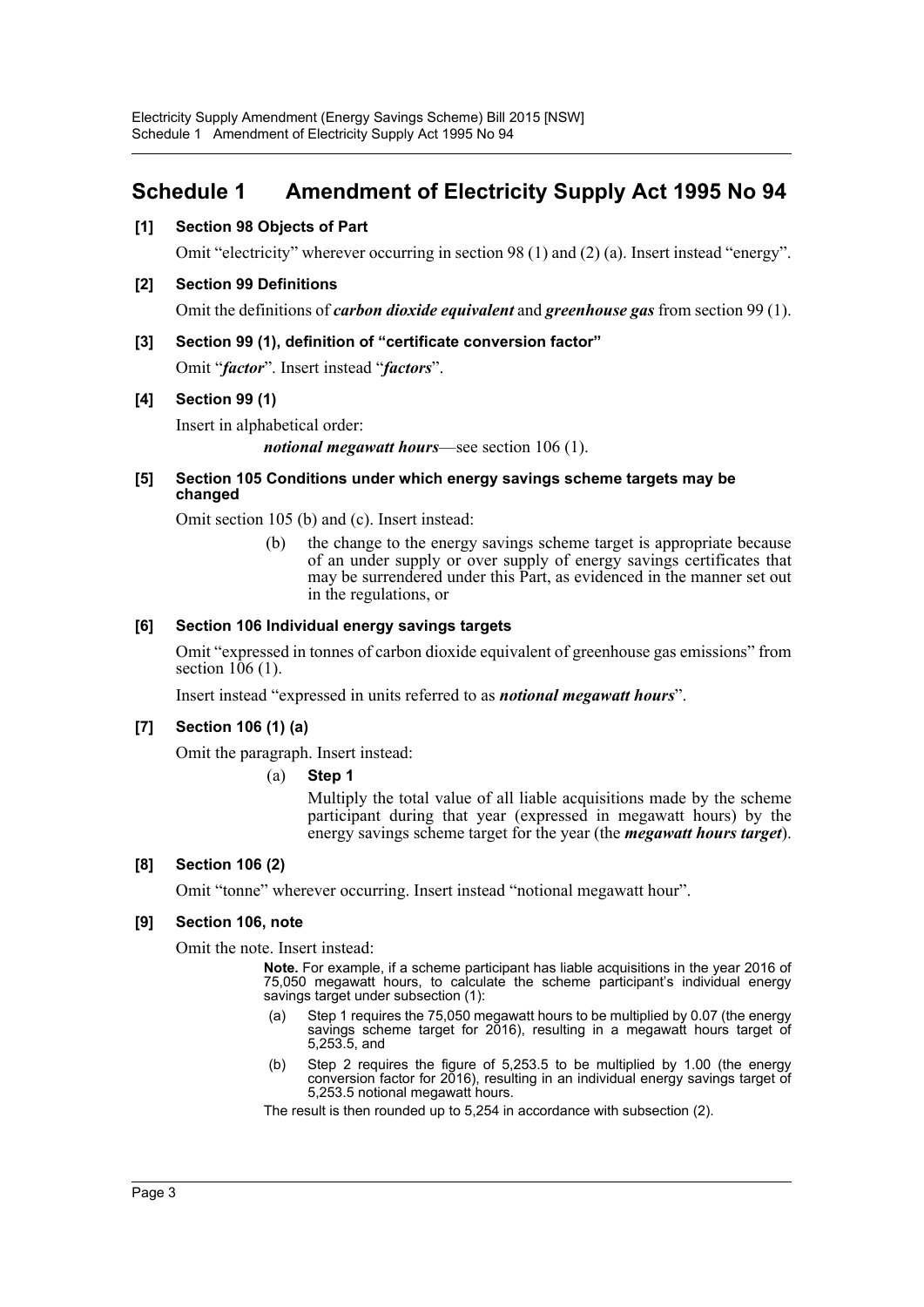The scheme participant has an individual energy savings target for the year 2016 of 5,254 notional megawatt hours.

The scheme participant can meet this target by surrendering energy savings certificates to the Scheme Regulator in accordance with this Part. Since each certificate has a value of 1 notional megawatt hour (see section 128), the scheme participant can meet this target by surrendering 5,254 certificates.

Energy savings certificates may be created in respect of activities that involve the consumption of electricity or gas or both electricity and gas. Certificate conversion factors are applied to the actual energy savings of end users resulting from an energy saving activity to produce energy savings expressed in notional megawatt hours for the purposes of energy savings targets. See Division 7.

Consequently, the number of notional megawatt hours of individual energy savings targets of scheme participants will not be the same as the number of actual megawatt hours saved by end users as a result of energy saving activities for which energy savings certificates are created.

#### **[10] Section 107 Liable acquisitions**

Insert after section 107 (2):

(2A) However, if a scheme participant purchases electricity from another scheme participant, the purchase is not a liable acquisition if the purchase of the electricity is, or the supply of the electricity is to be treated as, a liable acquisition for that other scheme participant or for a scheme participant who is further up the chain of supply of the electricity.

#### **[11] Section 110 What are the energy savings attributable to a scheme participant?**

Insert "or gas or both electricity and gas" after "electricity" in the note at the end of the section.

#### **[12] Section 111 Failure to meet individual energy savings target—energy savings shortfalls**

Omit "tonnes of carbon dioxide equivalent of greenhouse gas emissions" from section 111 (2).

Insert instead "notional megawatt hours".

#### **[13] Section 113 Penalty rates**

Omit "tonne of carbon dioxide equivalent of greenhouse gas emissions" from section 113 (1).

Insert instead "notional megawatt hour".

# **[14] Section 113 (2)–(7)**

Omit the subsections. Insert instead:

- (2) Subject to section 114:
	- (a) the base penalty rate is as follows:
		- (i) for 2009 and 2010—\$24.50 per notional megawatt hour,
		- (ii) for each subsequent year—the base penalty rate for a previous year specified in the regulations and adjusted for movements in the consumer price index in accordance with the regulations, and
	- (b) the penalty conversion factor for a year is 0.94.
- (3) The Scheme Regulator is to cause notice of the adjusted base penalty rate for a year to be published on its website before the beginning of that year.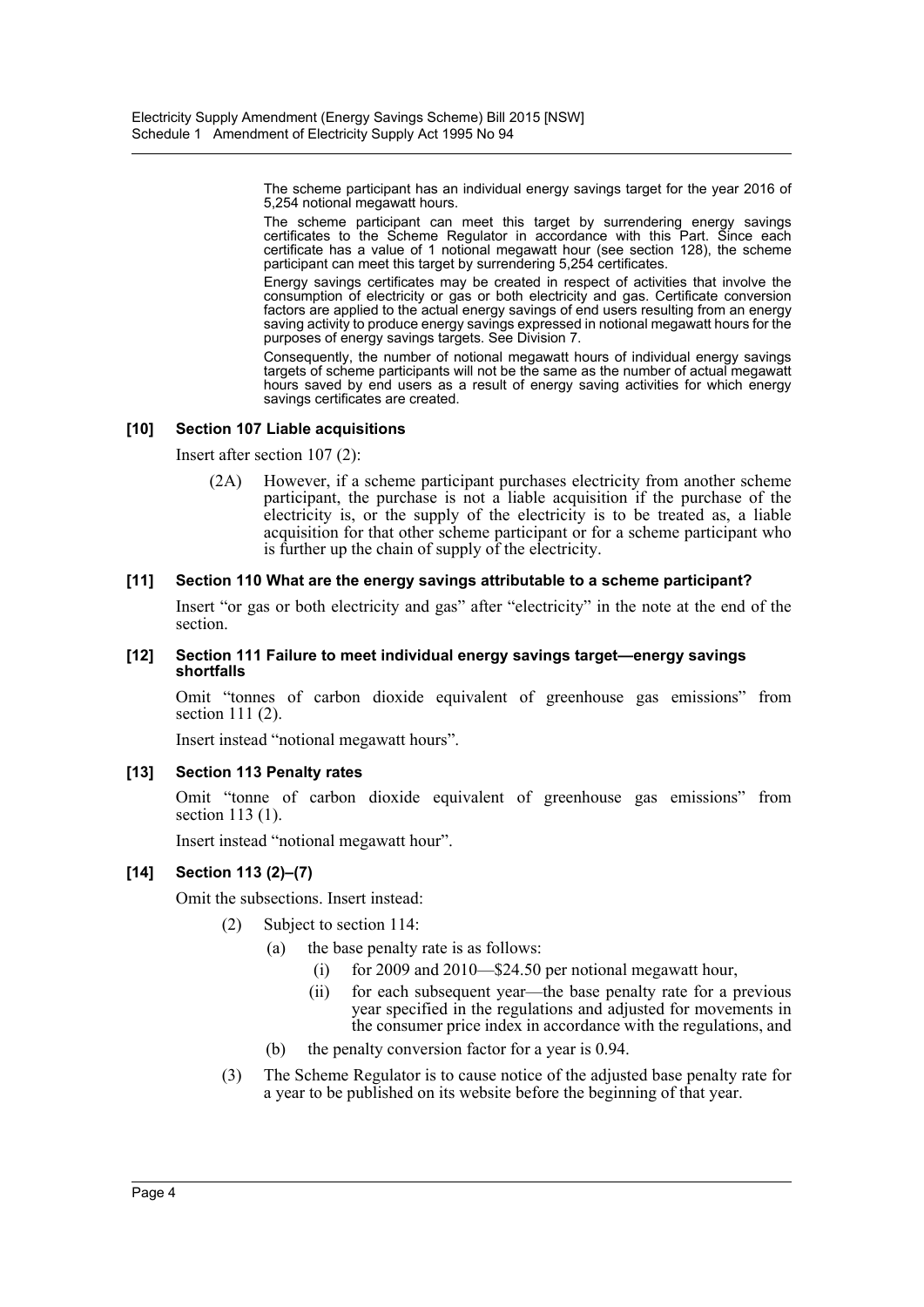#### **[15] Section 114 Changes to base penalty rates and penalty conversion factors**

Omit "amend Schedule 5A to" from section 114 (1).

# **[16] Section 114 (2)**

Omit the subsection.

## **[17] Section 114 (4)**

Omit "to amend Schedule 5A".

#### **[18] Section 114 (4) (b) and (c)**

Omit the paragraphs. Insert instead:

(b) the change to the base penalty rate is appropriate because of an under supply or over supply of energy savings certificates that may be surrendered under this Part, as evidenced in the manner set out in the regulations, or

#### **[19] Section 114 (6), note**

Omit the note.

#### **[20] Section 116 Energy savings shortfalls may be carried forward**

Omit "2020" wherever occurring in section 116 (6) (including the note). Insert instead "2025".

#### **[21] Section 122 General provisions with respect to exemptions**

Omit section 122 (1)–(3). Insert instead:

- (1) An exemption takes effect on the day the order granting the exemption is published in the Gazette or, if a later day is specified in the order, on that later day.
- (2) An exemption may be revoked by order of the Minister published in the Gazette.
- (3) If an exemption is revoked, the revocation takes effect on the day the order revoking the exemption is published in the Gazette or, if a later day is specified in the order, on that later day.

#### **[22] Section 124 Restrictions on surrender of energy savings certificates**

Insert at the end of section 124 (1) (c):

, and

(d) in the case of a certificate that relates to an energy saving activity that occurred in a State or Territory for which there is an approved corresponding scheme under section 127—the Minister has, by the order approving the corresponding scheme or by a subsequent order published in the Gazette, approved the surrender of such certificates by a scheme participant for those purposes.

# **[23] Section 127 Activities in respect of which energy savings certificates may be created** Insert "or gas" after "electricity" wherever occurring.

#### **[24] Section 127 (3)**

Omit "in writing". Insert instead "published in the Gazette".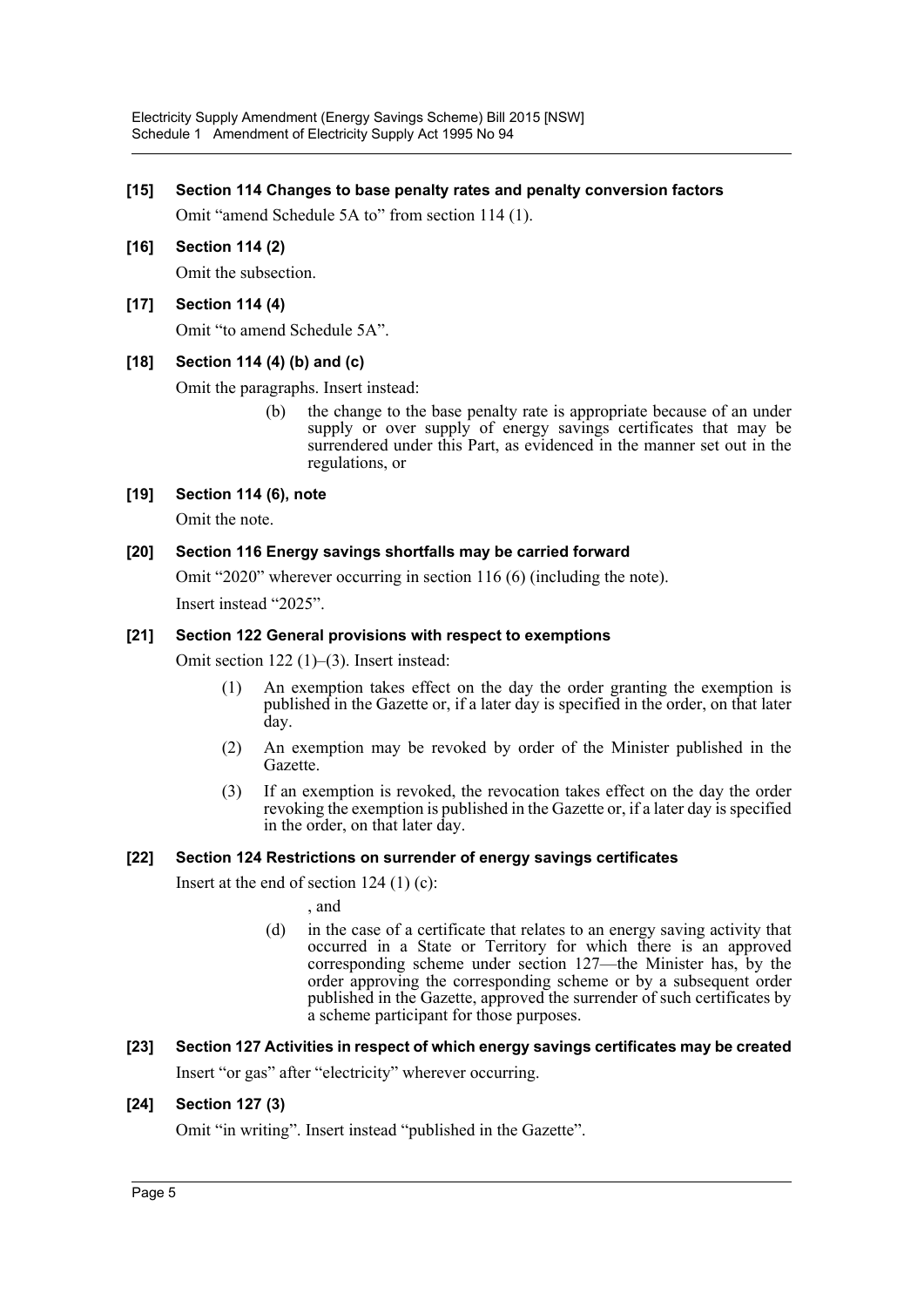#### **[25] Section 128 Energy savings represented by certificates**

Omit "tonne of carbon dioxide equivalent of greenhouse gas emissions" wherever occurring.

Insert instead "notional megawatt hour".

#### **[26] Section 129**

Omit the section. Insert instead:

#### **129 Calculation of energy savings attributable to recognised energy saving activities**

- (1) The number of notional megawatt hours attributable to energy savings arising from a recognised energy savings activity is to be calculated by applying the certificate conversion factor or factors for the year in which the energy savings for which the certificate is created occurred to the number of megawatt hours of energy savings arising from the activity.
- (2) Depending on the nature of the energy saving activity and the scheme rules, the calculation may require the application of the certificate conversion factor for electricity or the certificate conversion factor for gas or both the certificate conversion factor for electricity and the certificate conversion factor for gas.
- (3) The scheme rules may provide for the methodology for calculating the number of megawatt hours of energy savings arising from a recognised energy saving activity and for applying the certificate conversion factors.

#### **[27] Section 130 Certificate conversion factor**

Omit section 130 (1). Insert instead:

- (1) Subject to this section, the certificate conversion factors for a year are as follows:
	- (a) for electricity—1.06,
	- (b) for gas—0.39.

#### **[28] Section 130 (2)**

Omit the subsection.

#### **[29] Section 130 (3)**

Omit "amend Schedule 5B to change the". Insert instead "change a".

#### **[30] Section 130 (4)**

Omit the subsection.

# **[31] Section 130 (5)**

Omit "the certificate". Insert instead "a certificate".

#### **[32] Section 135 Eligibility for accreditation**

Insert "or gas" after "electricity" in section 135 (2).

#### **[33] Section 142 Scheme Administrator may require surrender of certificates**

Omit section 142 (2). Insert instead:

(2) An order may be made against a person under this section only if the Scheme Administrator is satisfied (on the balance of probabilities on the basis of an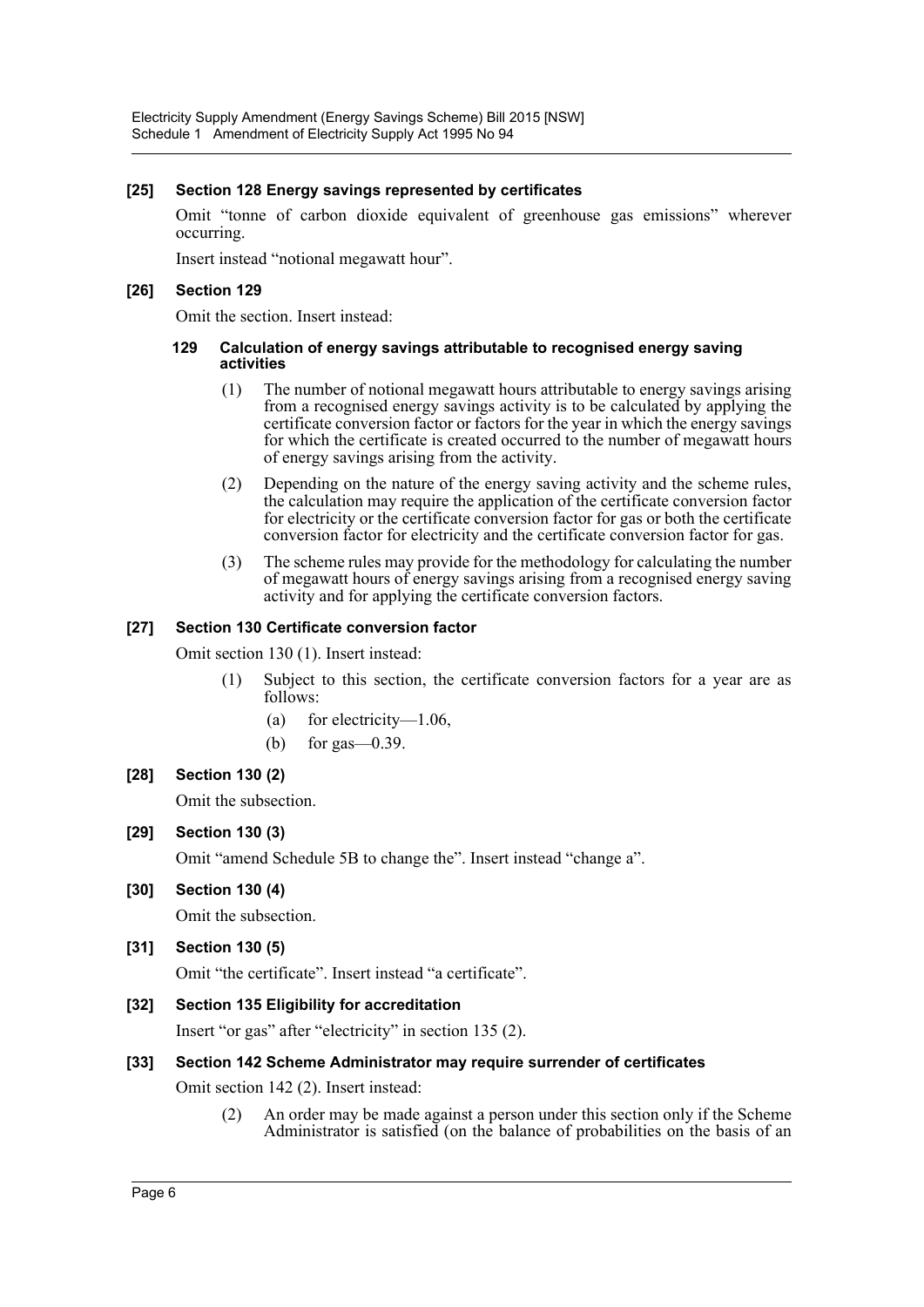audit conducted under this Act or the regulations or of information otherwise obtained by the Administrator under this Act or the regulations) that:

- (a) the person is guilty of an offence involving the improper creation of energy savings certificates (that is, an offence under section 133), or
- (b) the person is guilty of an offence of contravening a condition of the person's accreditation as a certificate provider (that is, an offence under section 138).

# **[34] Section 142 (3)**

Omit "found guilty of an offence". Insert instead "on grounds".

#### **[35] Section 143 Creation of certificate must be registered**

Insert "(adjusted for movements in the consumer price index for each year in accordance with the regulations)" after "fee" in section 143 (6).

# **[36] Section 143 (7)**

Insert after section 143 (6):

(7) The Scheme Regulator is to cause notice of any adjusted application fee to be published on its website before the beginning of the year to which the application fee applies.

# **[37] Section 152 Functions of Scheme Regulator**

Insert after section 152 (1) (d):

(d1) to provide advice to the Minister on request about the extent of any under supply or over supply of energy savings certificates that may be surrendered under this Part,

# **[38] Section 154 Functions of Scheme Administrator**

Insert after section 154 (1) (c):

(c1) to provide advice to the Minister on request about the extent of any under supply or over supply of energy savings certificates that may be surrendered under this Part,

# **[39] Section 163 Register of energy savings certificates**

Insert after section 163 (1) (b):

(b1) if the Minister has approved a corresponding scheme for a State or Territory for the purposes of section 127 and the energy saving activity to which the certificate relates occurred in such a State or Territory the State or Territory in which the activity occurred,

# **[40] Section 167 Scheme rules**

Insert "and for applying the certificate conversion factors" after "activity" in paragraph (b) of the note to section 167 (1).

# **[41] Section 174 Annual report by Scheme Regulator**

Insert after section 174 (2) (c):

(c1) the total number of energy savings certificates created in previous years and not surrendered under this Part before the beginning of the year to which the report relates,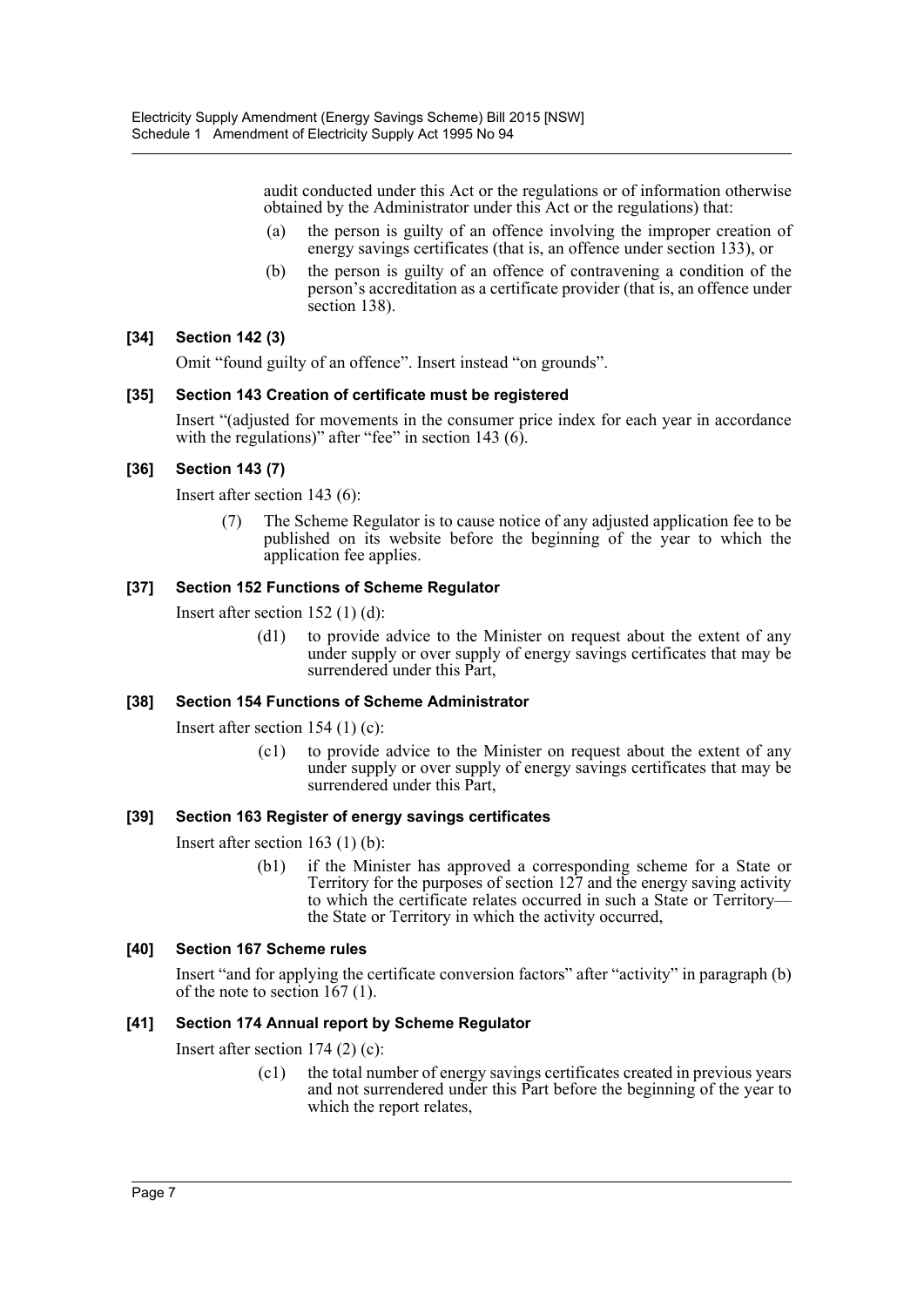(c2) an assessment of the extent of any under supply or over supply of energy savings certificates that may be surrendered under this Part in the year to which the report relates,

## **[42] Section 174 (2) (d)**

Omit "actual energy savings that have been realised".

Insert instead "actual electricity and gas savings that have been realised by end users".

#### **[43] Section 174 (2) (e)**

Omit "actual energy savings that will be realised".

Insert instead "actual electricity and gas savings that will be realised by end users".

#### **[44] Section 174 (2A)**

Insert after section 174 (2):

(2A) For the purposes of subsection (2), any energy savings certificates created under an approved corresponding scheme that are not able to be surrendered by a scheme participant for the purpose of meeting its annual energy savings target or remedying a carried forward shortfall are to be disregarded.

#### **[45] Section 178 Automatic termination of scheme at end of year 2025**

Omit "2020" wherever occurring. Insert instead "2025".

#### **[46] Section 187 Penalty notices for certain offences**

Omit "authorised officer" from section 187 (1). Insert instead "enforcement officer".

#### **[47] Section 187 (9)**

Insert after section 187 (8):

(9) In this section, *enforcement officer* means an employee of a government sector agency (within the meaning of the *Government Sector Employment Act 2013*) authorised in writing by the Minister to act as an enforcement officer for the purposes of this section.

#### **[48] Schedule 5 Energy savings scheme—targets and energy conversion factors**

Omit the matter relating to the years 2016 to 2020. Insert instead:

| 2016 | 0.070 | 1.00 |
|------|-------|------|
| 2017 | 0.075 | 1.00 |
| 2018 | 0.080 | 1.00 |
| 2019 | 0.085 | 1.00 |
| 2020 | 0.085 | 1.00 |
| 2021 | 0.085 | 1.00 |
| 2022 | 0.085 | 1.00 |
| 2023 | 0.085 | 1.00 |
| 2024 | 0.085 | 1.00 |
| 2025 | 0.085 | 1.00 |
|      |       |      |